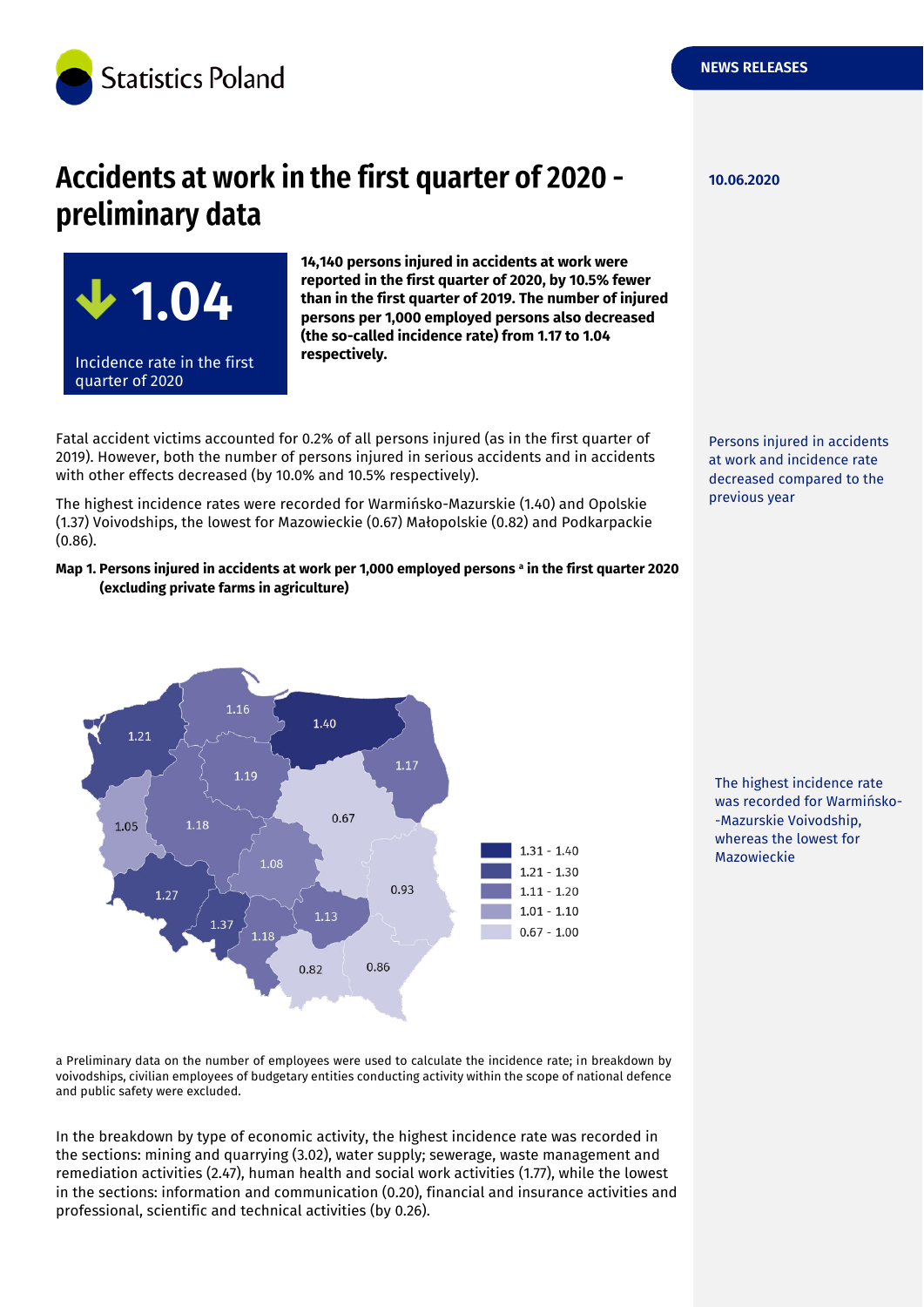## **Chart 1. Persons injured in accidents at work per 1,000 employed persons by sections in the first quarter of 2020 (excluding private farms in agriculture)**



The highest incidence rate was recorded in the section mining and quarrying, the lowest in the section information and communication

## **Chart 2. Persons injured in accidents at work by contact-modes of injuries in the first quarter of 2020**



Horizontal or vertical impact with or against a stationary object (31.0%) was the prevalent group of contact- -modes of injury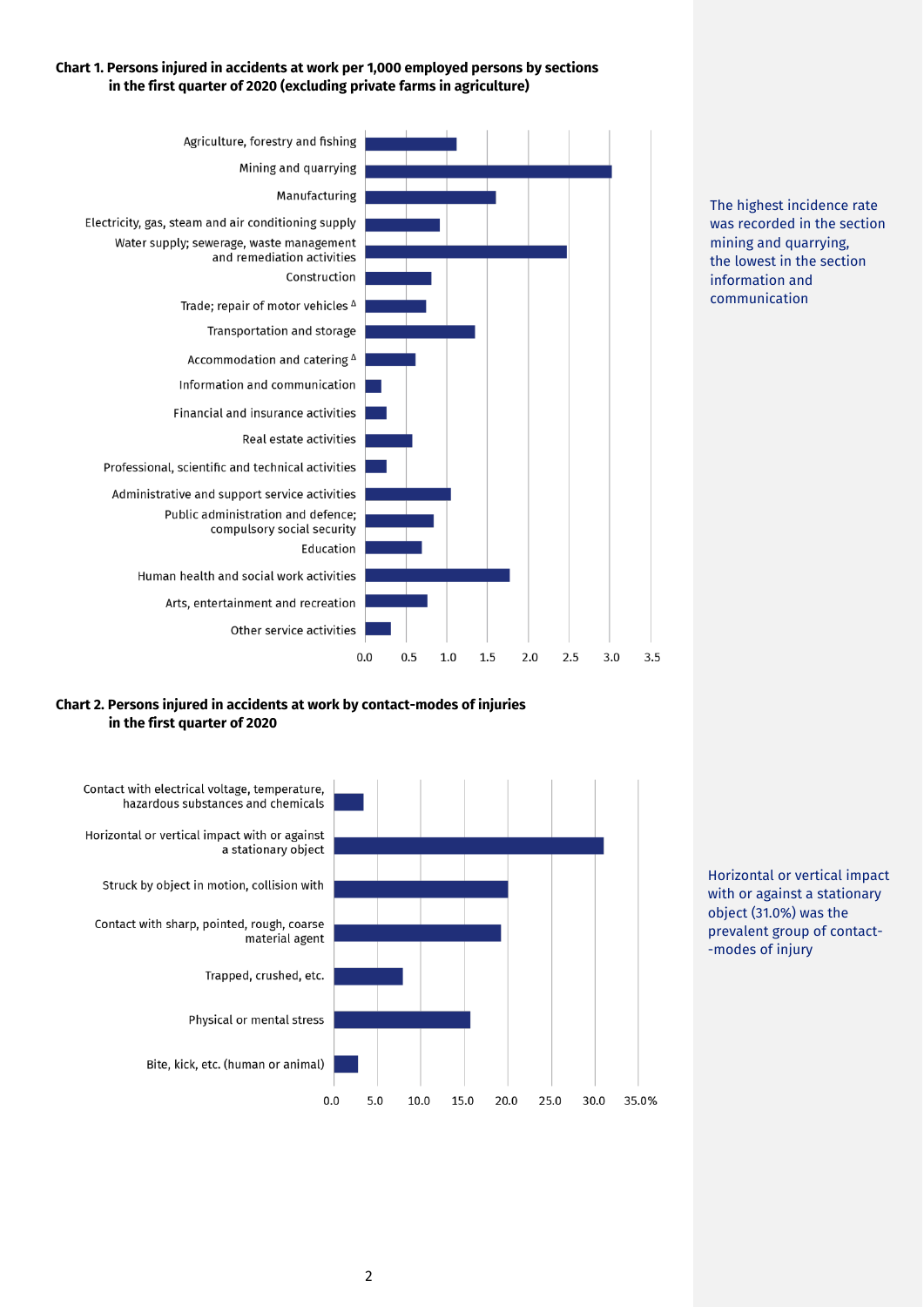#### **Chart 3. Causes of accidents at work in the first quarter of 2020**



Employee's incorrect action was the cause of 61.0% of the accidents at work

## **Chart 4. Persons injured in accidents at work by specific physical activities performer by the victim at the time of the accident in the first quarter of 2020**



Movement was the most frequent specific physical activity performed by the victim at the time of the accident (36.2%)

#### **Chart 5. Persons injured in accidents at work by part of body injured in the first quarter of 2020**



79.2% of the persons injured in accidents at work sustained extremity injury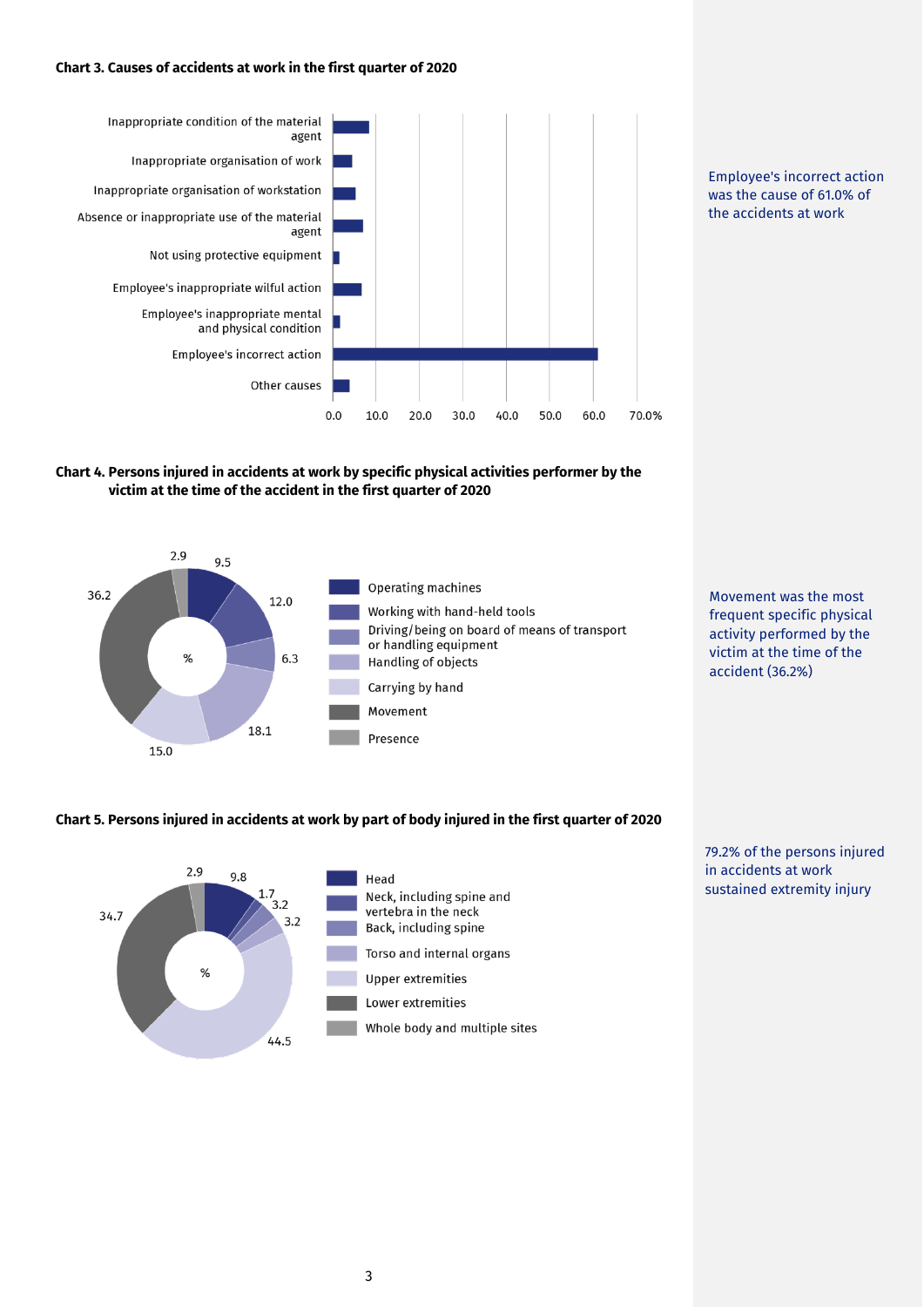## **TABLE ANNEX**

#### **Table 1. Persons injured in accidents at work <sup>1</sup> by sections and selected PKD (NACE) divisions in the first quarter of 2020**

| SPECIFICATION<br>a – total<br>$b$ – per 1,000 employed persons $2$                         |   |       |                          | In accidents                 |                      | Of total          | Days lost |                                         |
|--------------------------------------------------------------------------------------------|---|-------|--------------------------|------------------------------|----------------------|-------------------|-----------|-----------------------------------------|
|                                                                                            |   | Total | fatal                    | serious                      | with other<br>effect | number<br>- women | total     | per 1<br>person<br>injured <sup>3</sup> |
|                                                                                            | a | 14140 | 31                       | 63                           | 14046                | 5521              | 363785    | 25.8                                    |
| <b>TOTAL</b>                                                                               | b | 1.04  | 0.00                     | 0.00                         | 1.04                 |                   | 26.63     |                                         |
| Agriculture, forestry and fishing                                                          | a | 205   | 3                        | 1                            | 201                  | 40                | 6167      | 30.5                                    |
|                                                                                            | b | 1.12  | 0.02                     | 0.01                         | 1.09                 |                   | 33.58     |                                         |
| of which crop and animal production,<br>hunting, including service activities <sup>4</sup> | a | 128   | 1                        | 1                            | 126                  | 31                | 3822      | 30.1                                    |
|                                                                                            | a | 463   | $\overline{2}$           | 3                            | 458                  | 8                 | 17576     | 38.1                                    |
| Mining and quarrying                                                                       | b | 3.02  | 0.01                     | 0.02                         | 2.99                 |                   | 114.65    |                                         |
| of which mining of hard coal                                                               | a | 312   | $\overline{\phantom{a}}$ | 1                            | 311                  | 3                 | 12752     | 40.9                                    |
|                                                                                            | a | 4651  | 6                        | 34                           | 4611                 | 1084              | 127659    | 27.5                                    |
| Manufacturing                                                                              | b | 1.60  | 0.00                     | 0.01                         | 1.59                 |                   | 43.92     |                                         |
| Electricity, gas, steam and air                                                            | a | 103   | $\overline{\phantom{0}}$ | $\overline{a}$               | 103                  | 8                 | 2604      | 25.3                                    |
| conditioning supply                                                                        | b | 0.91  | $\bullet$                | $\bullet$                    | 0.91                 |                   | 23.04     |                                         |
| Water supply; sewerage, waste<br>management and remediation activities                     | a | 410   | $\overline{\phantom{a}}$ | $\overline{\phantom{a}}$     | 410                  | 32                | 12015     | 29.3                                    |
|                                                                                            | b | 2.47  | $\bullet$                | $\bullet$                    | 2.47                 |                   | 72.37     |                                         |
| Construction                                                                               | a | 733   | 7                        | 4                            | 722                  | 16                | 25056     | 34.5                                    |
|                                                                                            | b | 0.81  | 0.01                     | 0.00                         | 0.80                 |                   | 27.61     |                                         |
| Trade; repair of motor vehicles <sup>^</sup>                                               | a | 1851  | 1                        | 6                            | 1844                 | 988               | 41828     | 22.6                                    |
|                                                                                            | b | 0.75  | 0.00                     | 0.00                         | 0.75                 |                   | 17.01     |                                         |
| Transportation and storage                                                                 | a | 1251  | 8                        | 3                            | 1240                 | 369               | 32075     | 25.7                                    |
|                                                                                            | b | 1.35  | 0.01                     | 0.00                         | 1.34                 |                   | 34.52     |                                         |
| Accommodation and catering $\triangle$                                                     | a | 186   | $\overline{\phantom{a}}$ | 1                            | 185                  | 111               | 4775      | 25.7                                    |
|                                                                                            | b | 0.62  | $\cdot$                  | 0.00                         | 0.62                 |                   | 15.84     |                                         |
| Information and communication                                                              | a | 75    | 1                        | $\overline{\phantom{0}}$     | 74                   | 25                | 1410      | 19.1                                    |
|                                                                                            | b | 0.20  | 0.00                     | $\bullet$                    | 0.20                 |                   | 3.77      |                                         |
| Financial and insurance activities                                                         | a | 98    | $\frac{1}{2}$            | $\qquad \qquad \blacksquare$ | 98                   | 80                | 2060      | 21.0                                    |
|                                                                                            | b | 0.26  | $\bullet$                | $\bullet$                    | 0.26                 |                   | 5.47      |                                         |
| Real estate activities                                                                     | a | 120   | $\overline{\phantom{0}}$ | $\overline{\phantom{a}}$     | 120                  | 54                | 2874      | 24.0                                    |
|                                                                                            | b | 0.58  | $\bullet$                | $\bullet$                    | 0.58                 |                   | 13.83     |                                         |
| Professional, scientific and technical                                                     | a | 178   | $\overline{\phantom{m}}$ | 3                            | 175                  | 89                | 3854      | 21.7                                    |
| activities                                                                                 |   | 0.26  | $\bullet$                | 0.00                         | 0.26                 |                   | 5.54      |                                         |

1 Reported in a given period; excluding accidents on private farms in agriculture.

2 To calculate the incidence rate (verse b), preliminary data on the number of employed persons were used.

3 Excluding persons injured in fatal accidents and the number of days of their incapacity for work.

4 Excluding the group "Hunting, trapping and related service activities".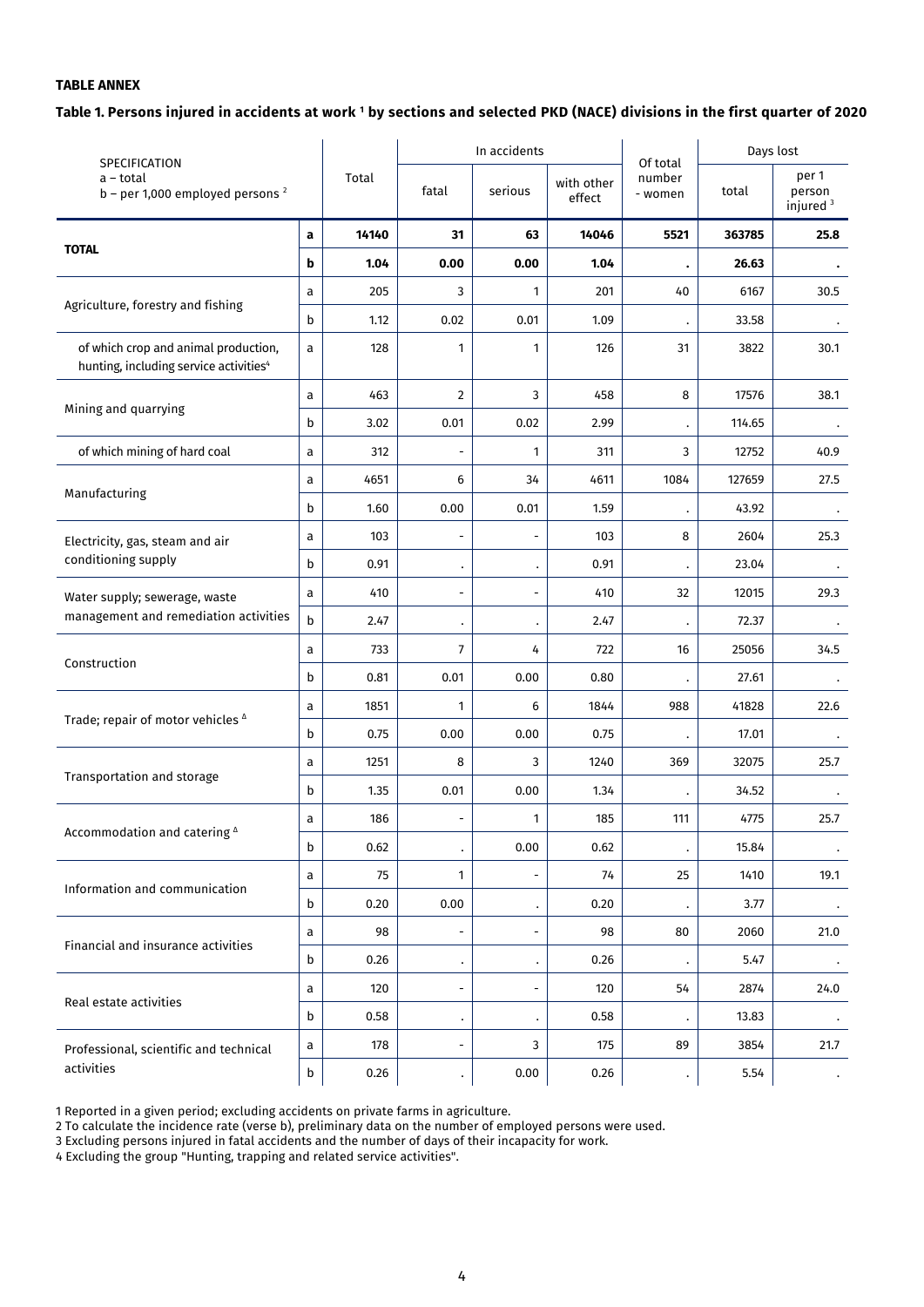## **Table 1. Persons injured in accidents at work <sup>1</sup> by sections and selected PKD (NACE) divisions in the first quarter of 2020 (cont.)**

| <b>SPECIFICATION</b><br>a - total<br>$b$ – per 1,000 employed persons <sup>2</sup> |   |       |                          | In accidents   |                      | Of total          | Days lost |                                |
|------------------------------------------------------------------------------------|---|-------|--------------------------|----------------|----------------------|-------------------|-----------|--------------------------------|
|                                                                                    |   | Total | fatal                    | serious        | with other<br>effect | number<br>- women | total     | per 1<br>person<br>injured $3$ |
| Administrative and support service                                                 | a | 597   | $\overline{2}$           | 3              | 592                  | 268               | 13058     | 21.9                           |
| activities                                                                         | b | 1.05  | 0.00                     | 0.01           | 1.04                 |                   | 23.04     | $\bullet$                      |
| Public administration and defence;<br>compulsory social security                   | a | 560   | $\overline{\phantom{a}}$ |                | 559                  | 291               | 13674     | 24.4                           |
|                                                                                    | b | 0.84  | $\ddot{\phantom{0}}$     | 0.00           | 0.84                 |                   | 20.43     |                                |
| Education                                                                          | a | 845   | 1                        | $\overline{2}$ | 842                  | 668               | 20620     | 24.4                           |
|                                                                                    | b | 0.69  | 0.00                     | 0.00           | 0.69                 |                   | 16.93     |                                |
| Human health and social work activities                                            | a | 1603  | Ξ.                       |                | 1603                 | 1278              | 31260     | 19.5                           |
|                                                                                    | b | 1.77  | ٠                        |                | 1.77                 |                   | 34.60     |                                |
| Arts, entertainment and recreation                                                 | a | 122   | $\overline{\phantom{a}}$ | 1              | 121                  | 67                | 3115      | 25.5                           |
|                                                                                    | b | 0.76  | $\ddot{\phantom{0}}$     | 0.01           | 0.75                 |                   | 19.45     |                                |
|                                                                                    | a | 89    | ۰.                       | 1              | 88                   | 45                | 2105      | 23.7                           |
| Other service activities                                                           |   | 0.31  | ٠                        | 0.00           | 0.31                 |                   | 7.27      |                                |

1 Reported in a given period; excluding accidents on private farms in agriculture.

2 To calculate the incidence rate (verse b), preliminary data on the number of employed persons were used.

3 Excluding persons injured in fatal accidents and the number of days of their incapacity for work.

#### **Table 2. Persons injured in accidents at work <sup>1</sup> by voivodships in the first quarter of 2020**

| SPECIFICATION<br>a - total<br>$b$ – per 1,000 employed persons <sup>2</sup> |   |       |                          | In accidents   |                      | Of total          | Days lost |                                         |
|-----------------------------------------------------------------------------|---|-------|--------------------------|----------------|----------------------|-------------------|-----------|-----------------------------------------|
|                                                                             |   | Total | fatal                    | serious        | with other<br>effect | number<br>- women | total     | per 1<br>person<br>injured <sup>3</sup> |
| <b>POLAND</b>                                                               | a | 14140 | 31                       | 63             | 14046                | 5521              | 363785    | 25.8                                    |
|                                                                             | b | 1.04  | 0.00                     | 0.00           | 1.04                 |                   | 26.63     |                                         |
|                                                                             | a | 1387  | 3                        | 4              | 1380                 | 574               | 33322     | 24.1                                    |
| Dolnośląskie                                                                | b | 1.27  | 0.00                     | 0.00           | 1.27                 |                   | 30.62     |                                         |
| Kujawsko-pomorskie                                                          | a | 789   | 1                        | 5              | 783                  | 305               | 19006     | 24.1                                    |
|                                                                             | b | 1.19  | 0.00                     | 0.01           | 1.18                 |                   | 28.77     |                                         |
| Lubelskie                                                                   | a | 522   | $\overline{\phantom{a}}$ | 4              | 518                  | 211               | 13738     | 26.3                                    |
|                                                                             | b | 0.93  | $\overline{\phantom{a}}$ | 0.01           | 0.92                 |                   | 24.47     |                                         |
| Lubuskie                                                                    | a | 349   | 1                        | $\mathbf{1}$   | 347                  | 130               | 9037      | 26.0                                    |
|                                                                             | b | 1.05  | 0.00                     | 0.00           | 1.05                 |                   | 27.12     |                                         |
| Łódzkie                                                                     | a | 928   | 3                        | 4              | 921                  | 395               | 23625     | 25.5                                    |
|                                                                             | b | 1.08  | 0.00                     | 0.00           | 1.08                 |                   | 27.41     |                                         |
|                                                                             | a | 988   | 1                        | 6              | 981                  | 449               | 23589     | 23.9                                    |
| Małopolskie                                                                 | b | 0.82  | 0.00                     | 0.01           | 0.81                 |                   | 19.67     |                                         |
| Mazowieckie                                                                 | a | 1617  | 6                        | 9              | 1602                 | 661               | 42703     | 26.5                                    |
|                                                                             | b | 0.67  | 0.00                     | 0.00           | 0.67                 |                   | 17.75     |                                         |
| Opolskie                                                                    | a | 410   | $\overline{\phantom{a}}$ | $\overline{2}$ | 408                  | 139               | 11401     | 27.8                                    |
|                                                                             | b | 1.37  | $\bullet$                | 0.01           | 1.36                 |                   | 38.11     |                                         |

1 Reported in a given period; excluding accidents on private farms in agriculture.

2 To calculate the incidence rate (verse b) preliminary data on the number of employed persons were used; in breakdown by voivodships, civilian employees of budgetary entities conducting activity within the scope of national defence and public safety were excluded. 3 Excluding persons injured in fatal accidents and the number of days of their incapacity for work.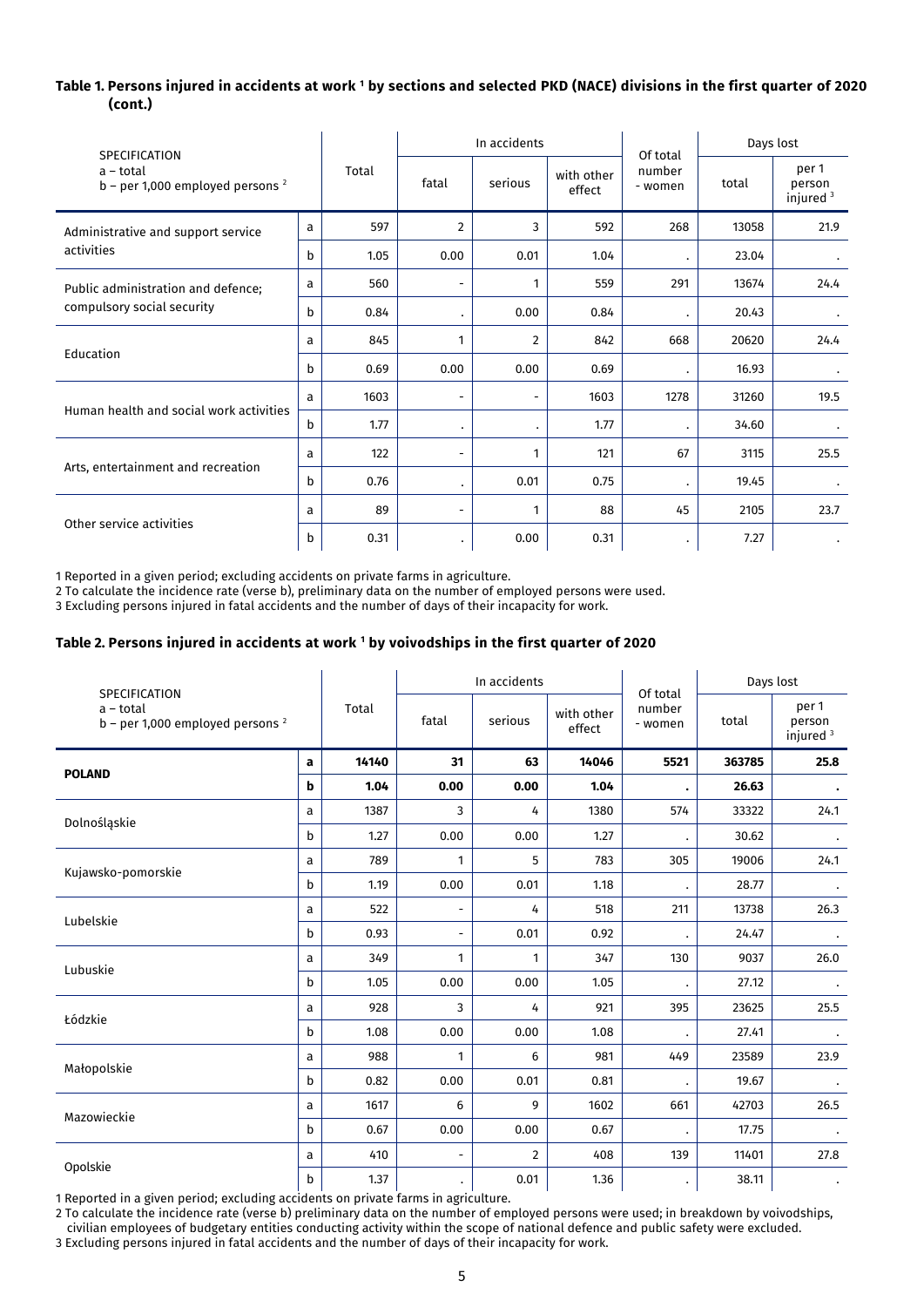## **Table 2. Persons injured in accidents at work <sup>1</sup> by voivodships in the first quarter of 2020 (cont.)**

| <b>SPECIFICATION</b><br>a – total<br>$b$ – per 1,000 employed persons <sup>2</sup> |              |       |                | In accidents             |                      |                               | Days lost |                                         |
|------------------------------------------------------------------------------------|--------------|-------|----------------|--------------------------|----------------------|-------------------------------|-----------|-----------------------------------------|
|                                                                                    |              | Total | fatal          | serious                  | with other<br>effect | Of total<br>number<br>- women | total     | per 1<br>person<br>injured <sup>3</sup> |
| Podkarpackie                                                                       | a            | 534   | $\mathbf{1}$   | $\mathbf{1}$             | 532                  | 203                           | 14629     | 27.4                                    |
|                                                                                    | b            | 0.86  | 0.00           | 0.00                     | 0.86                 |                               | 23.47     |                                         |
| Podlaskie                                                                          | a            | 378   | $\overline{2}$ | $\overline{\phantom{0}}$ | 376                  | 128                           | 10953     | 29.1                                    |
|                                                                                    | b            | 1.17  | 0.01           | $\overline{\phantom{0}}$ | 1.16                 |                               | 33.83     |                                         |
| Pomorskie                                                                          | a            | 978   | 1              | 4                        | 973                  | 382                           | 25889     | 26.5                                    |
|                                                                                    | $\mathsf{b}$ | 1.16  | 0.00           | 0.00                     | 1.16                 | $\bullet$                     | 30.68     |                                         |
| Śląskie                                                                            | a            | 2004  | $\overline{2}$ | 8                        | 1994                 | 663                           | 53339     | 26.6                                    |
|                                                                                    | b            | 1.18  | 0.00           | 0.00                     | 1.18                 |                               | 31.45     |                                         |
|                                                                                    | a            | 390   | 1              | 4                        | 385                  | 149                           | 10791     | 27.7                                    |
| Świętokrzyskie                                                                     | b            | 1.13  | 0.00           | 0.01                     | 1.12                 |                               | 31.38     |                                         |
|                                                                                    | a            | 563   | 1              | 3                        | 559                  | 236                           | 15735     | 28.0                                    |
| Warmińsko-mazurskie                                                                | b            | 1.40  | 0.00           | 0.01                     | 1.39                 |                               | 39.13     |                                         |
| Wielkopolskie                                                                      | a            | 1648  | 6              | $\overline{7}$           | 1635                 | 633                           | 40183     | 24.5                                    |
|                                                                                    | b            | 1.18  | 0.00           | 0.01                     | 1.17                 |                               | 28.80     |                                         |
| Zachodniopomorskie                                                                 | a            | 655   | $\overline{2}$ | 1                        | 652                  | 263                           | 15845     | 24.3                                    |
|                                                                                    | b            | 1.21  | 0.00           | 0.00                     | 1.21                 |                               | 29.17     |                                         |

1 Reported in a given period; excluding accidents on private farms in agriculture.

2 To calculate the incidence rate (verse b) preliminary data on the number of employed persons were used; in breakdown by voivodships, civilian employees of budgetary entities conducting activity within the scope of national defence and public safety were excluded.

3 Excluding persons injured in fatal accidents and the number of days of their incapacity for work.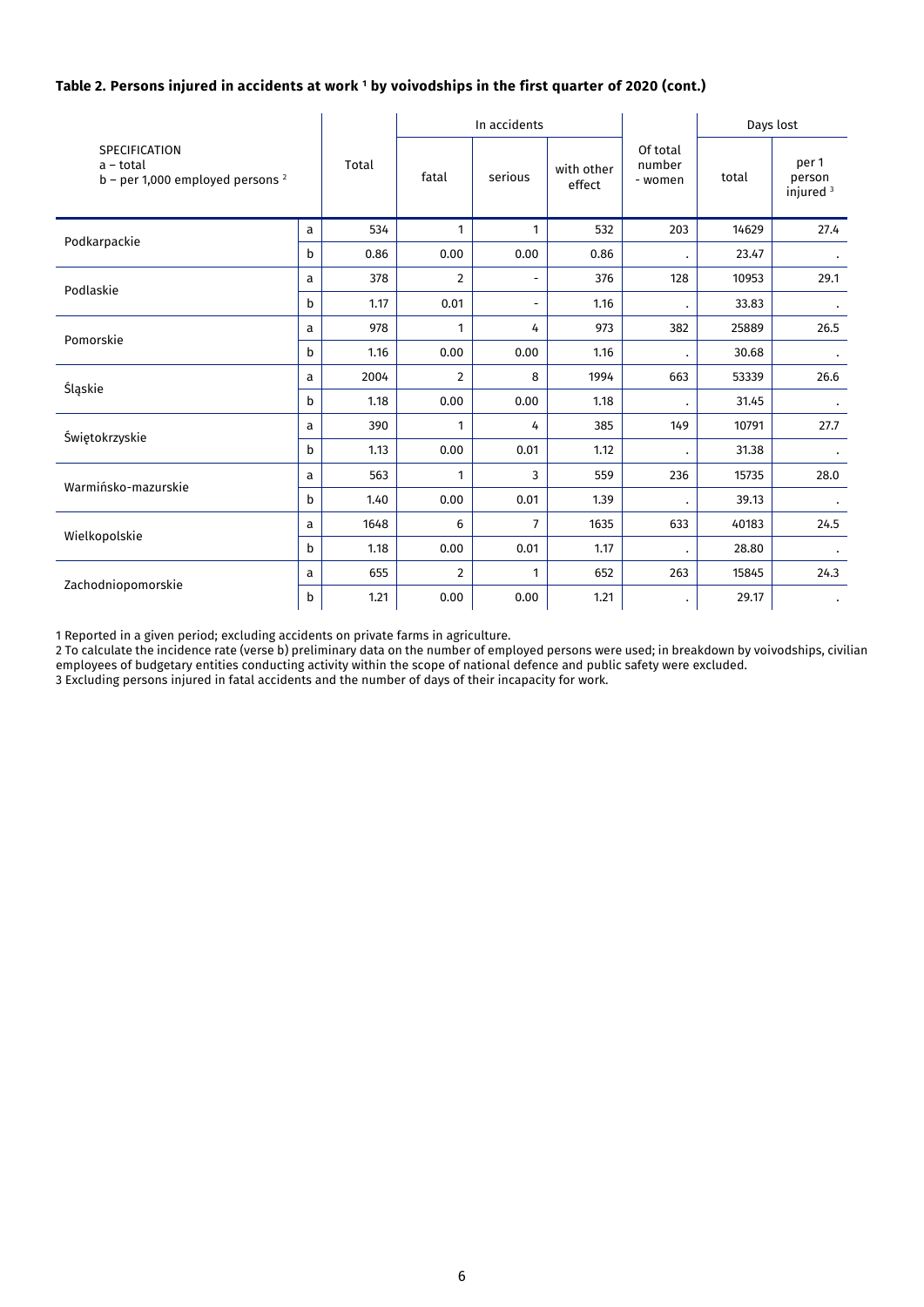#### **Table 3. Persons injured in accidents at work <sup>a</sup> on private farms in agriculture by contact-modes of injuries in the first quarter of 2020**

|                          |       |         | Falling | Persons                                                                       | Persons                                                                          |                                                    | Impact of                    |                           |       |
|--------------------------|-------|---------|---------|-------------------------------------------------------------------------------|----------------------------------------------------------------------------------|----------------------------------------------------|------------------------------|---------------------------|-------|
| <b>SPECIFICATION</b>     | Total | persons | objects | run over,<br>hit or<br>caught<br>by a<br>moving<br>means<br>of trans-<br>port | caught<br>or hit by<br>moving<br>parts of<br>machine<br>ry and<br>equip-<br>ment | Persons hit,<br>crushed or<br>bitten by<br>animals | extreme<br>temper-<br>atures | harmful<br>materi-<br>als | Other |
| <b>TOTAL</b>             | 2506  | 1186    | 145     | 46                                                                            | 281                                                                              | 271                                                | 11                           | 4                         | 562   |
| Of which fatal accidents | 13    | 2       | 3       | 3                                                                             | $\overline{2}$                                                                   | $\overline{2}$                                     | -                            |                           |       |

a Concerns accidents for which one-time compensations were granted.

Source: data of the Agricultural Social Insurance Fund.

**Mark (Δ)** means that the names have been shortened in relation to the current classification, their full names are available on the Statistics Poland website at: https://stat.gov.pl/en/metainformations/classifications/#Polish Classification of Activities (PKD)

**Mark (-)** magnitude zero **(0,00)** magnitude not zero, but less than 0.005 of a unit

**Mark (.)**data not available, classified data (statistical confidentiality) or providing data impossible or purposeless

**"Of which"** indicates that not all elements of the sum are given

When citing data from the Statistics Poland please provide the following information: "Statistics Poland`s data". When publishing calculations made on data published by the Statistics Poland, provide the following information: "Own study based on the Statistics Poland's data".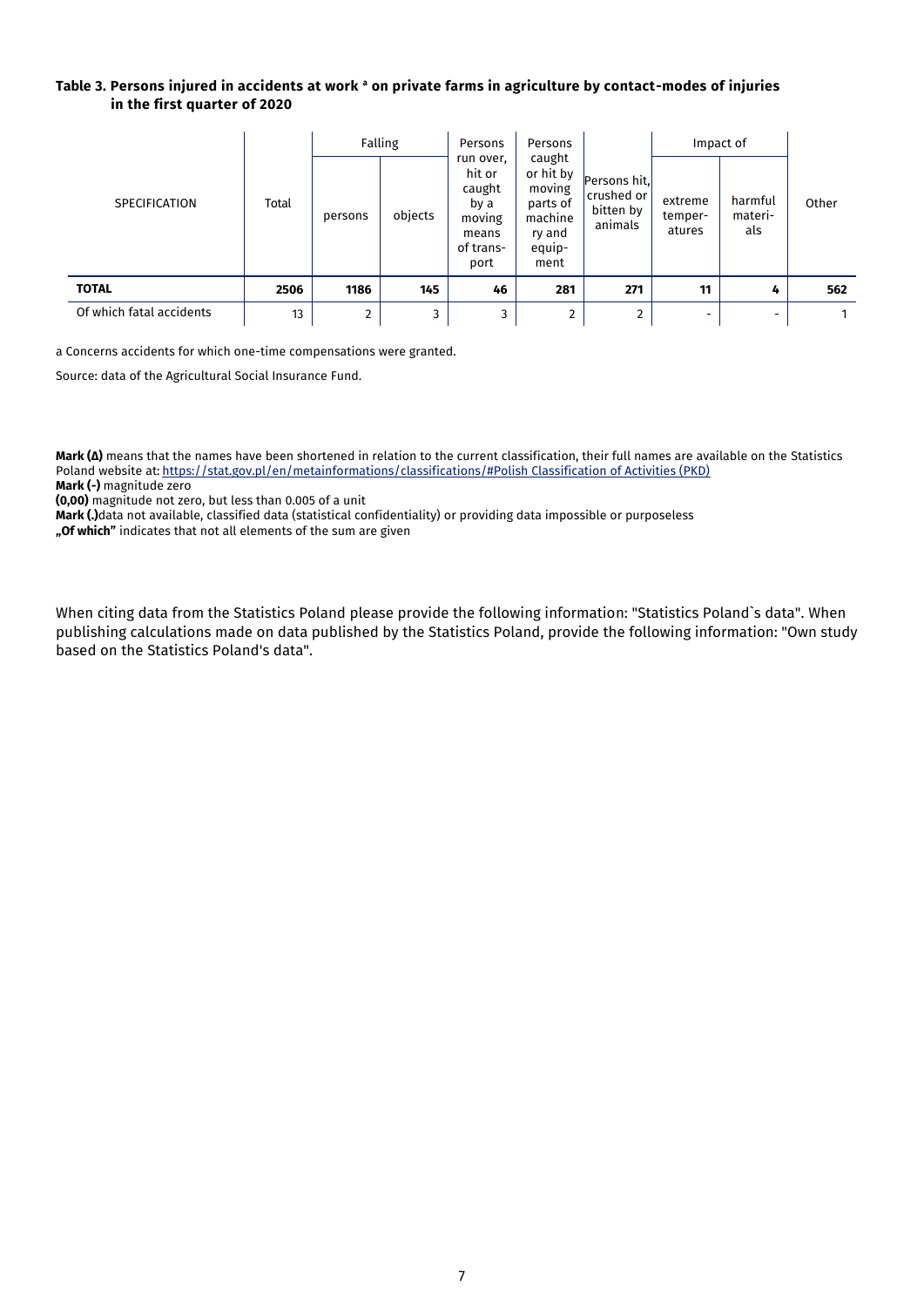## **METHODOLOGICAL NOTES**

The publication includes information on **accidents at work of persons employed in the entire national economy** excluding budgetary entities conducting activity within the scope of the national defence and public safety for which information on accidents at work concerns only civilian employees.

Data regarding **accidents at work, excluding private farms in agriculture,** are obtained from "Statistical accident report" Z-KW and cover all accidents at work, as well as accidents considered equivalent to accidents at work, regardless whether incapacity for work was reported (due to hospitalisation of an injured person, or rejection of a sick leave, etc.).

**Data on accidents at work on private farms in agriculture** were compiled on the basis of reports of the Agricultural Social Insurance Fund (ASIF) and are related only to the accidents for which one-off compensations were granted in a given period.

Each accident, regardless whether the victim was injured during a single or multiple casualty incident, is counted as one accident at work.

**Incidence rate** is the number of persons injured per 1,000 persons employed. To calculate the ratio, the average number of working persons was assumed, expressed as an arithmetic mean for two states (as of 31 December of the previous year and 31 March of the current year).

Information on **days lost includes the total number of calendar days** of incapacity for work due to work-related accidents, estimated on the basis of sick leaves.

Pursuant to art. 3 of the Act of 30 October 2002 on Social Insurance in respect of Accidents at Work and Occupational Diseases (uniform text Journal of Laws of 2019, item 1205):

**Accident at work** is understood as a sudden incident, caused by external reason, leading to injury or death, which occurred in connection with work:

- 1) during or in connection with performance of ordinary activities or instructions by the employee and activities for the employers, even without instructions;
- 2) when the employee remains at the disposal of the employer on the way between the seat of the employer and the place of performing the obligation arising from the employment relationship.

Every accident is treated **equally to an accident at work**, as regards entitlement to benefits defined in the law on social insurance against accidents at work and occupational diseases, if the employee had such accident: during a business trip; during training within the scope of the national self-defence; when performing tasks ordered by trade union organisations operating at the employer's.

**Accident at work is also understood** as a sudden incident, causing injury or death, which happened within the term of accident insurance in the course of: practising sports during competitions and training by a person receiving sport scholarship; performance of paid work while serving the sentence of imprisonment or temporary detentions; exercising the mandate of a Deputy or Senator who receive salaries; serving a mandate of the European Parliament member elected in the Republic of Poland; doing – on the basis of appointment issued by powiat labour office or other supervising entity – training or internship connected with a scholarship received by school leavers; performance of work by members of agricultural producers' cooperatives, farmers' cooperatives and by other persons treated equally to members of cooperatives, for the benefit of these cooperatives; performance or cooperation in performance of work on the basis of agency agreements, contracts of mandate or contracts of services; performance of usual activities related to running, or cooperation in running, a non-agricultural economic activity; performance of religious activities or activities connected with entrusted pastoral or monastic functions by clergymen; serving supplementary forms of military service; education of students receiving scholarship at the National School of Public Administration.

**Fatal accident at work** is an accident which leads to the death of a victim at the site of the accident or within 6 months of the accident.

**Serious accident at work** is an accident which results in serious bodily harm, i.e. loss of sight, hearing, speech, ability to procreate, other bodily harm or health-related problems, which disrupts primary bodily functions, or results in an incurable and life-threatening disease, permanent mental illness, a permanent, total or significant incapacity for work in the occupation, or a permanent significant disfigurement or distortion of the body.

The methodology of the survey on accidents at work is explained in more detail in the annual publication titled "Accidents at work", available on the website of Statistics Poland at:

## [https://stat.gov.pl/en/topics/labour-market/working-conditions-accidents-at-work/accidents-at-work-in-](https://stat.gov.pl/en/topics/labour-market/working-conditions-accidents-at-work/accidents-at-work-in-2018,3,12.html)[2018,3,12.html](https://stat.gov.pl/en/topics/labour-market/working-conditions-accidents-at-work/accidents-at-work-in-2018,3,12.html)

The data presented in this release are preliminary. The final data, covering the year 2020, will be available in a publication coming out in November 2021.